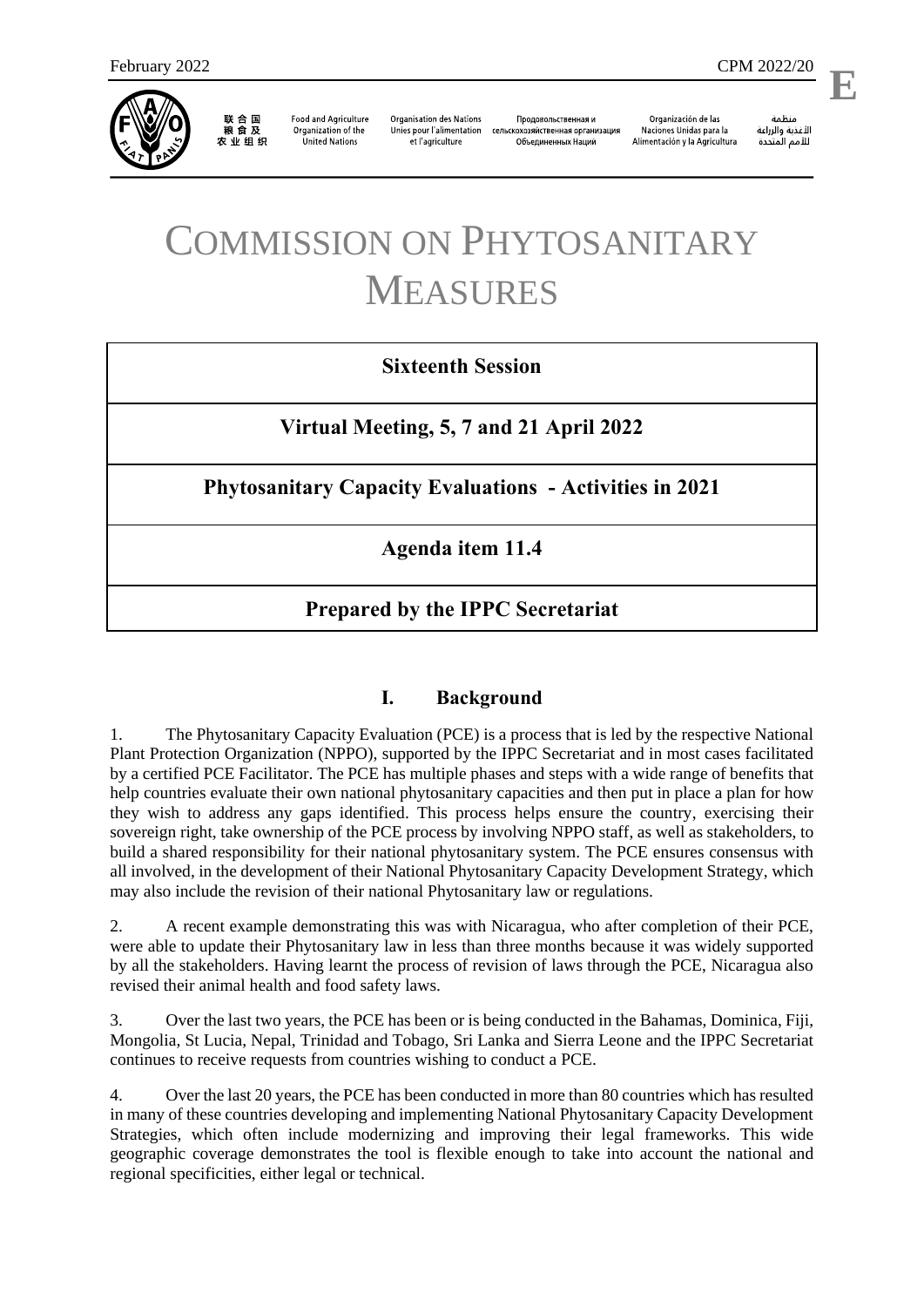5. The PCE, including its modules, the IT tool used to conduct them and the data generated are managed by the IPPC Secretariat. Processes and policies regarding the PCE are managed by the IPPC Secretariat under the guidance of the Implementation and Capacity Development Committee (IC), with specific input from the IC Team on PCE. The IC Team on PCE was put in place in 2019 and is composed of four experts, including a lead from the IC. The list of experts and all meeting reports are available on the  $IPP<sup>1</sup>$ .

6. In 2019, the IC agreed on the PCE Strategy for  $2020-2030^2$ , which prioritized activities. Since then, the IC Team on PCE has worked to advance on the activities defined in this strategy as much as possible.

7. An STDF project entitled "Training of Phytosanitary Capacity Evaluation facilitators"  $(STDF/PG/401)^3$  was implemented by the IPPC Secretariat (2014-2018) with the aim to enhance the capacity of phytosanitary and legal experts to evaluate the phytosanitary and legal capacities of countries using the PCE and resulted in a pool of phytosanitary experts that were trained to facilitate the PCE process.

8. In 2020, this STDF project was the object of an *ex-post* evaluation which was undertaken by an independent evaluator contracted by the STDF Secretariat, Ms Lois Ransom. A desk study was conducted including semi-structured interviews and email questionnaires, collecting information from key people who participated in the project and others with an interest in the project and its outcomes. Key findings in this evaluation report<sup>4</sup> highlighted that the project planning, implementation and outcomes were innovative and well planned. The evaluation also considered the usefulness of the PCE and made general suggestions. The study also found that there is a widespread recognition and support for the PCE as a management tool by the IPPC Community and that the PCE is under resourced and needs adaptation.

9. The IC Team on PCE also drafted a procedure to document how PCE facilitators should be certified and drafted a confidentiality agreement for representatives of international organizations and donors participating in a PCE as observers.

10. Furthermore, the IC Team is advancing on the following additional aspects to improve the PCE:

- Considerations for undertaking desk studies to improve the PCE tool, platform, process and future training courses.
- Reviewing the PCE strategy 2020-2030 in view of updating it to reflect the latest developments.
- Considerations for a more adequate governance for the PCE and certification of PCE facilitators.

-

<sup>1</sup> IC Team on PCE webpage[: http://www.ippc.int/en/core-activities/capacity-development/capacity-development-committee/ic-sub-group/ic-team-pce/](https://www.ippc.int/en/core-activities/capacity-development/capacity-development-committee/ic-sub-group/ic-team-pce/)

<sup>2</sup> PCE Strategy 2020-2030: [https://assets.ippc.int/static/media/files/publication/en/2022/02/PCE\\_Strategy\\_2019-05.pdf](https://assets.ippc.int/static/media/files/publication/en/2022/02/PCE_Strategy_2019-05.pdf)

<sup>3</sup> STDF webpage for the project 401 "developing a network of PCE facilitators" and the related ex-post evaluation report and presentation: <http://www.standardsfacility.org/PG-401>

<sup>4</sup> Ex-post evaluation of STDF project 401 report: [http://www.standardsfacility.org/sites/default/files/STDF\\_PG\\_401\\_Evaluation\\_Report.pdf](http://www.standardsfacility.org/sites/default/files/STDF_PG_401_Evaluation_Report.pdf)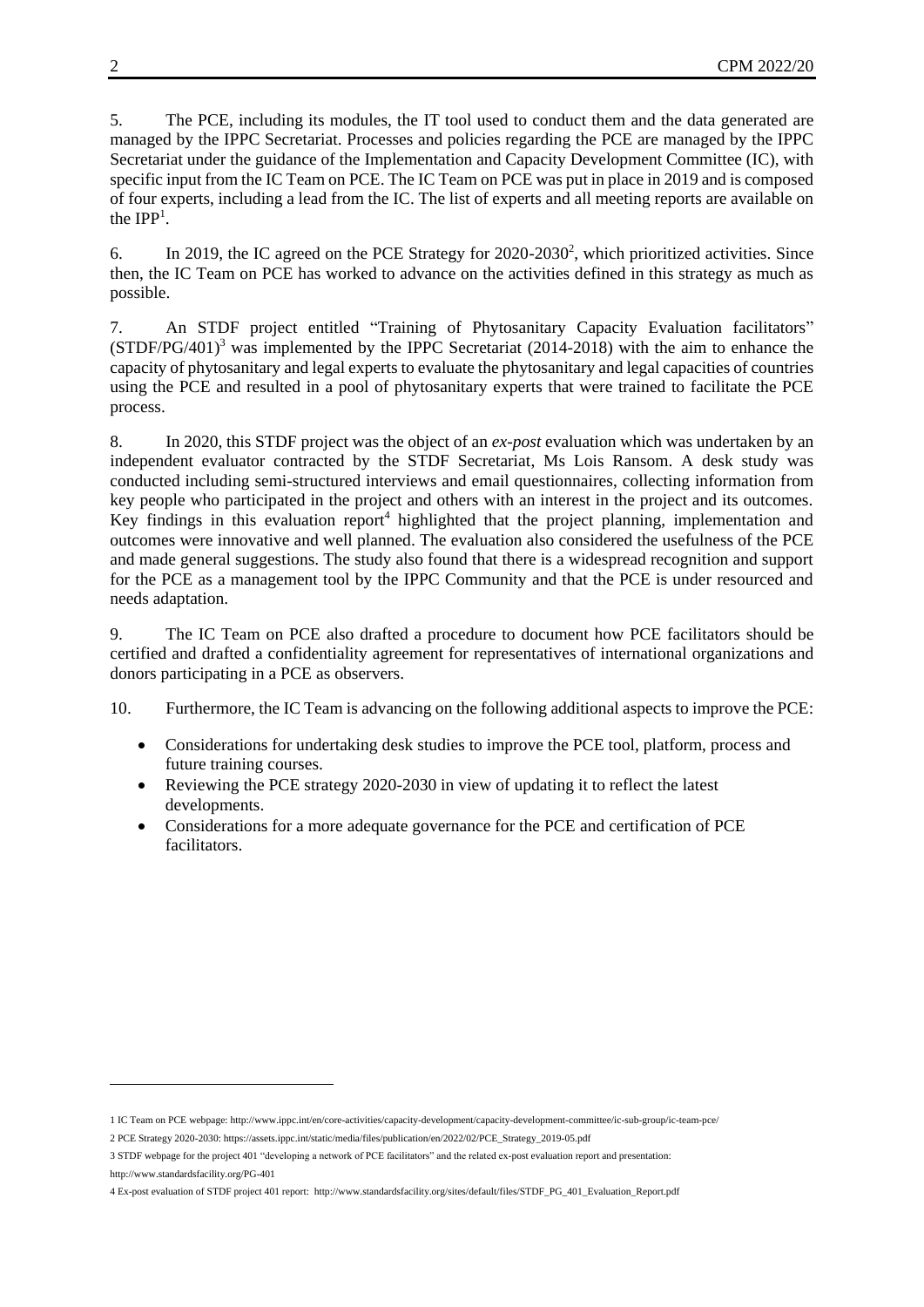1

## **II. Procedure for a PCE facilitator certification**

11. One of the key results of the Phytosanitary Capacity Evaluation Strategy for 2020-2030 is that a strong network of phytosanitary experts are trained and certified to facilitate the conduct of PCEs.

12. The IC Team on PCE developed a procedure for how PCE facilitators would be certified, this was presented to the IC and this procedure was approved by the IC at their meeting in November 2021 and is available on the IPP<sup>5</sup>.

13. This procedure includes:

- Information on the purpose of this procedure, defining the various terms used such as "PCE Facilitator trainee", "PCE national coordinator" and "certified PCE facilitator".
- The PCE facilitator trainee evaluation form, taken from the form developed for the STDF 401 project training course, which was developed by a professional firm and has now been adapted for the current usage.
- A Terms of Reference for an International Phytosanitary Consultant to act as a PCE Facilitator Trainee with key performance indicators, as currently used.

14. This procedure turned out to be fully in line with the recommendation from the *ex-post* Evaluation of the STDF Project, that "a Training Partnerships between technical experts in the IPPC community and expert training organisations should be brokered by the IPPC Secretariat to enable specialist skills training such as facilitation, within the IPPC context".

15. In addition, the IC Team is also working on providing guidance to address a topic on the Implementation and Capacity Development (ICD) List of Topics (LOT): PCE Facilitators training (2017-042), priority 1, in coordination with another topic on the ICD LOTs, the development of the Plant Health Officer Training (2017-054), also priority 1.

#### **III. Confidentiality Agreement for representatives from international organizations and donors participating in the IPPC Phytosanitary Capacity Evaluation Process as observers**

16. The PCE had been implemented in the past by experts not fully knowledgeable on how to conduct accurately a PCE and to facilitate the process, leading to poor results and limited outcomes. For this reason, the PCE modules and the data generated by the country are confidential. This also helps to maintain the reputation of the PCE as only certified PCE facilitators are supported to be used.

17. In some cases, the country can decide to invite outside observers (representatives from international organizations or donors) to participate in the process. To avoid the unauthorized release of information, a confidentiality undertaking had been drafted by the FAO Legal service for all trainees attending the PCE facilitators training course in the framework of the STDF project 401 "Developing a network of PCE facilitators" in 2015.

18. Recently some countries requested the participation of observers, such as donors, in their PCE process. The IC Team on PCE considered that the existing confidentiality agreement developed initially by FAO could be updated and used as necessary. This confidentiality agreement is therefore directed to

<sup>5</sup> Procedure for a PCE Facilitator Certification[: https://www.ippc.int/en/core-activities/capacity-development/phytosanitary-capacity-evaluation/](https://www.ippc.int/en/core-activities/capacity-development/phytosanitary-capacity-evaluation/)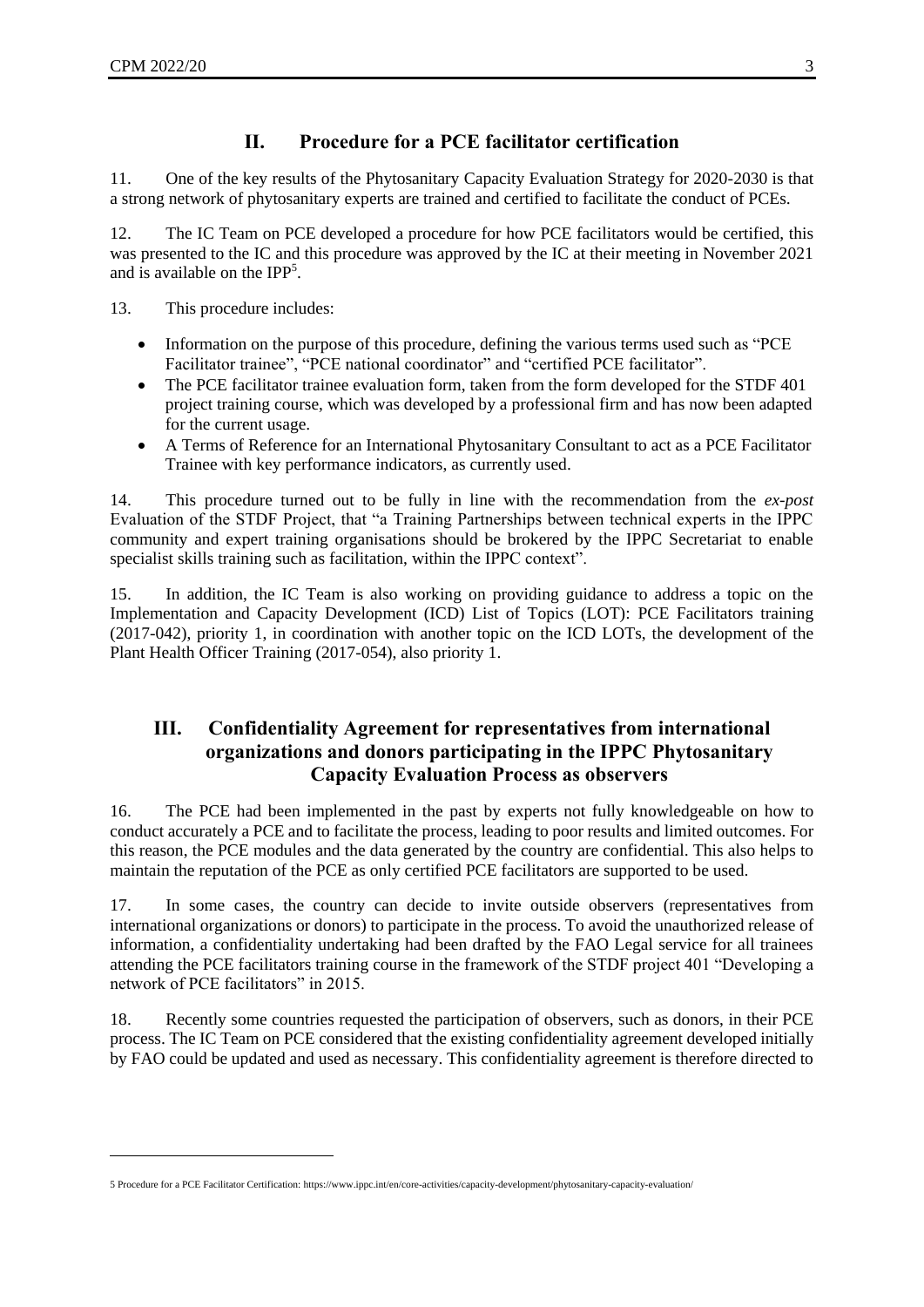representatives from international organizations and donors. This confidentiality agreement was revised by the IC Team on PCE and then approved by the IC in November 2021 and is available on the IPP<sup>6</sup>.

#### **IV. Considerations for undertaking a desk study to improve the PCE tool, platform and process**

19. In June 2021, the Bureau allocated 110.000 USD of un-earmarked funds from the IPPC Multidonor trust fund to be used to help improve the PCE. As the PCE strategy recommends that the PCE software and platform be made more reliable, effective and easy to use efforts are being made to identify how best to do this and the IC agreed that the IPPC Secretariat should initiate a desk study of the PCE, which would analyse the needs of the target audience, mainly NPPOs in developing countries. As agreed by the Strategic Planning Group, this study would help to identify opportunities to make the PCE process more efficient, accessible and flexible, exploring the feasibility of developing a PCE light version. This study would also ensure potential conflict of interests in undertaking a PCE are mitigated.

### **V. Updated phytosanitary capacity evaluation strategy for 2020-2030**

20. The ex-post evaluation of the STDF project 401 "Training of Phytosanitary Capacity Evaluation facilitators" contains recommendations to improve the PCE and these recommendations should ideally be reflected in the PCE Strategy 2020-2030. The IC Team on PCE took note of several of these recommendations and suggested that the strategy be updated accordingly. However it was noted that the findings of the desk study on the PCE may identify further areas for improvement and the IC recommended that the updating of the PCE strategy be delayed until the results of the desk study are available.

#### **VI. Considerations for a more adequate governance and management of the PCE**

21. After considering the recommendations from the STDF ex-post evaluation of project 401 and the outcomes of the work of the IC Team on PCE, the IC discussed how to set an adequate and sustainable framework for PCE activities. A concrete recommendation is the promotion of the current IC Team on PCE to an IC Sub-group on PCE.

22. Doing so, the governance of the PCE will be more formalized under the oversight of the IC and the profile of the PCE should be increased.

23. The PCE is one of the fundamental processes used by the IPPC Community for helping to improve the phytosanitary capacity in developing countries. It is highly valued by CPs, and donors often insist a PCE is conducted as a prerequisite to granting funds. This being the case, only extra-budgetary funds are currently available for the management and improvement of the PCE. One of the recommendations from the STDF project 401 evaluation report states that "The CPM should request that the Bureau, with the assistance of the Strategic Planning Group, work with the IC and direct sufficient resources from the Regular Program Budget to maintain the PCE tool as a core process". This is an additional consideration that the CPM needs to give to help ensure a sustainable future of the PCE.

24. The CPM is invited to:

-

- 1) *Note* the Procedure for a Phytosanitary Capacity Evaluation facilitator certification agreed upon by the Implementation and Capacity Development Committee.
- 2) *Note* that work will begin to develop a Phytosanitary Capacity Evaluation facilitators training course (2017-052).

<sup>6</sup> Confidentially Agreement for observers from international organizations participating in the IPPC Phytosanitary Capacity Evaluation Process[: https://www.ippc.int/en/core](https://www.ippc.int/en/core-activities/capacity-development/phytosanitary-capacity-evaluation/)[activities/capacity-development/phytosanitary-capacity-evaluation/](https://www.ippc.int/en/core-activities/capacity-development/phytosanitary-capacity-evaluation/)